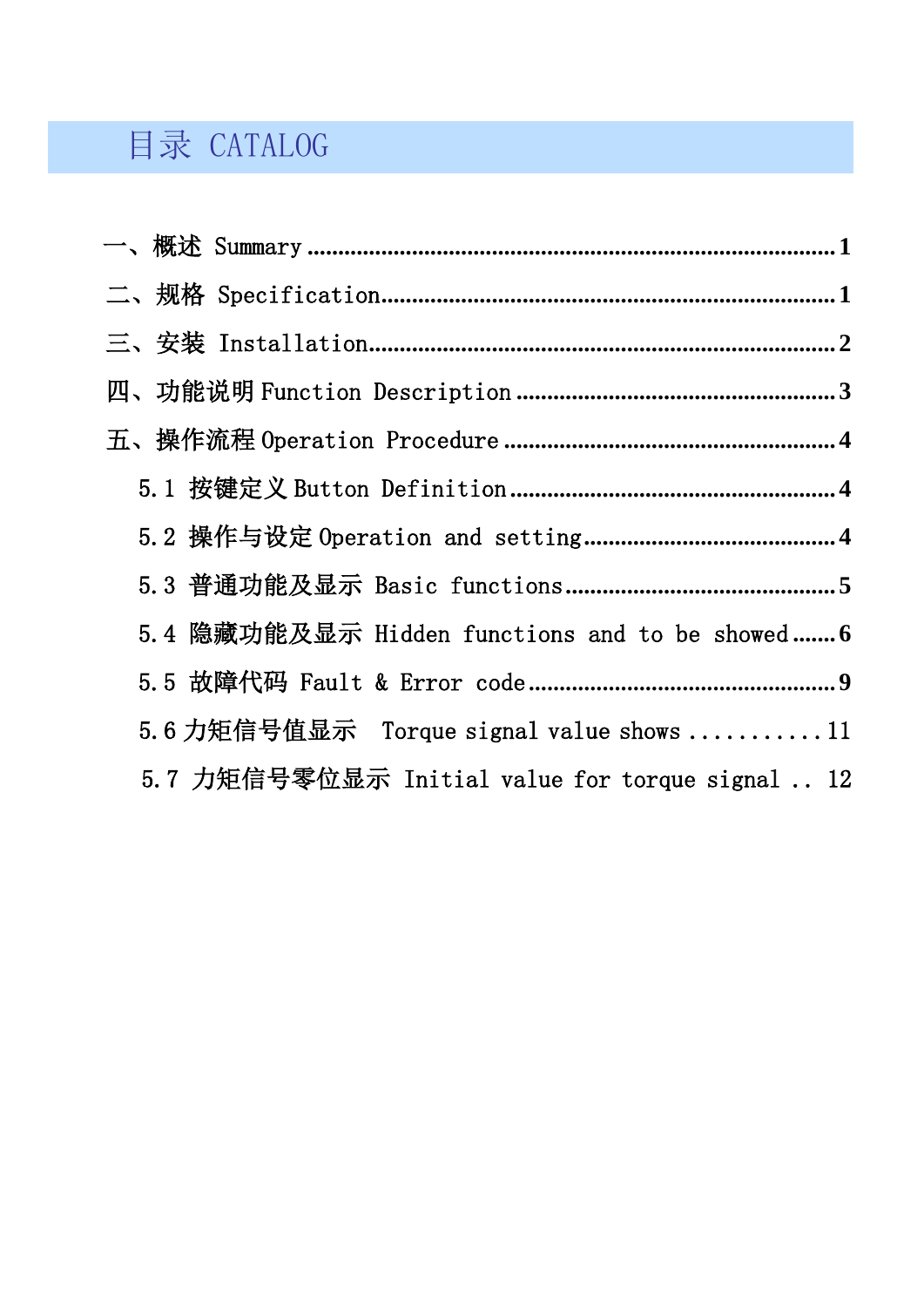# <span id="page-1-0"></span>一、概述 Summarize

VLCD-5 型智能液晶仪表是专为电动自行车设计的显示仪表,与本公司中置电机配套使用,主要用于测量电 动车行驶速度和记录电动车行驶里程,电池电量显示及控制电机助力大小等。

Intelligent VLCD-5 instrument is especially designed for electric bicycle. It's mainly used to control the power assist, also can show the consumption of battery, measure the speed of electric bicycle and record the trip distance.

# <span id="page-1-1"></span>二、规格 Specification

| 机型 Type                  | VLCD-5                                                                                        |  |
|--------------------------|-----------------------------------------------------------------------------------------------|--|
| 工作电压范围 Working voltage   | DC 11V-60V                                                                                    |  |
| 最大工作电流 Max working       | 70mA(11V)<br>32mA(50V)                                                                        |  |
| <b>current</b>           |                                                                                               |  |
| 显示类型 Display type        | 21*4 段式液晶显示                                                                                   |  |
|                          | $(21*4$ segment LCD)                                                                          |  |
|                          | 车轮每转输出 1-12 个脉冲                                                                               |  |
| 速度采样 Measuring the speed | 1-12 pulses each round of wheel                                                               |  |
| 工作温度 Working temperature | $-20^0C^{-}+70^0C$                                                                            |  |
| 背光 Backlight             | 采用白色 LED 背光模式, 辉度 200cd/m <sup>2</sup>                                                        |  |
|                          | (White LED mode, brightness: $200 \text{cd/m}^2$ )                                            |  |
| 外形尺寸 Dimension           | 102.5mm×74.5mm×28mm(不包括固定件的高度)                                                                |  |
|                          | $(102.5 \text{mm} \times 75.5 \text{mm} \times 28 \text{mm})$ (exclude thickness of Pedestal) |  |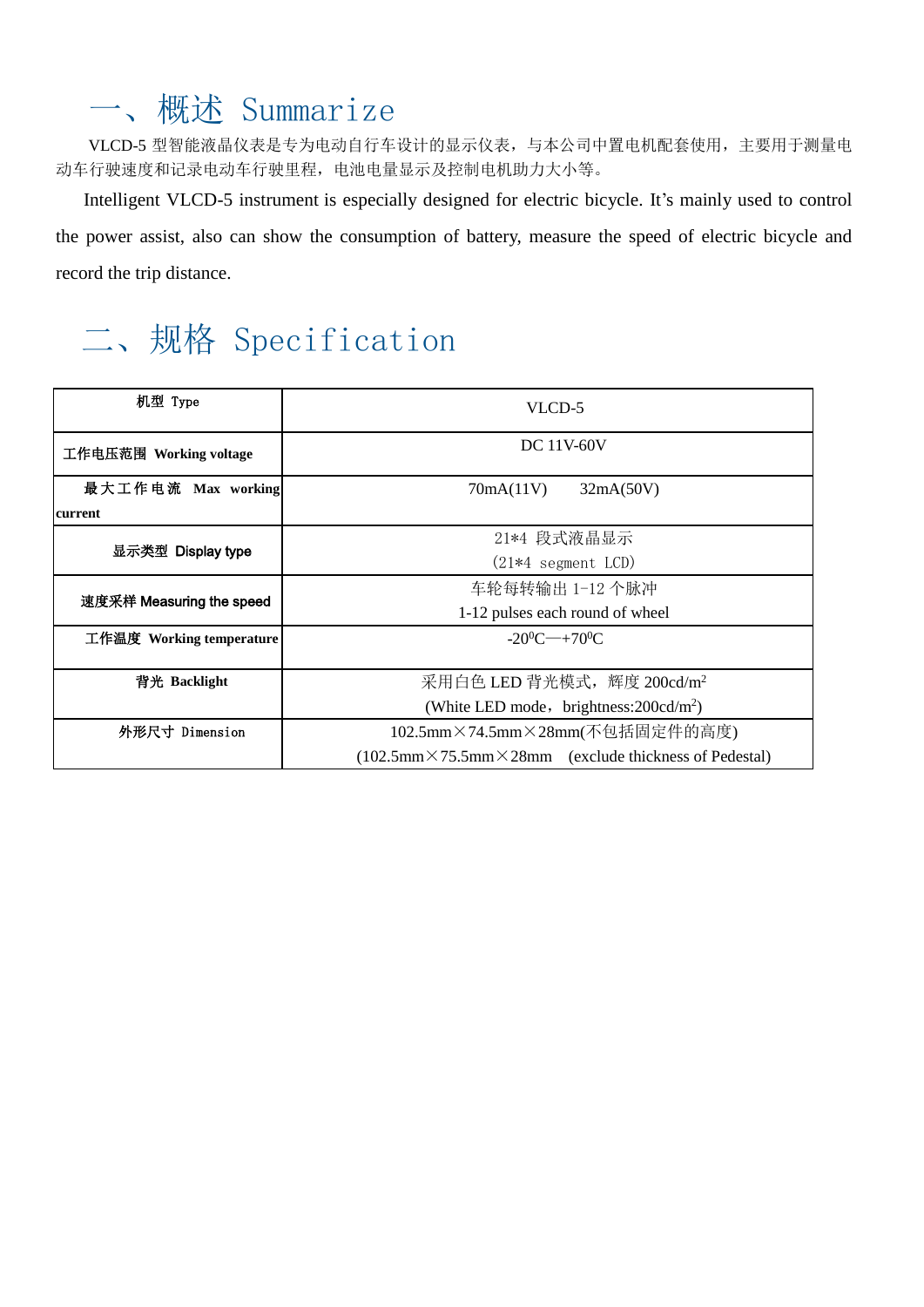# <span id="page-2-0"></span>三、安装 Installation

仪表安装在车把上,其输出线上的插件(4 芯快插公头)与操作器上的插件(4 芯快插母头)对插。

Mount the set on the handlebar, plug-ins output line (4-core push-male) and operate on the (4-pin plug-female) On the plug.



| VLCD 输出线 VLCD wire system |                      |
|---------------------------|----------------------|
| 1、橙色线 (RX)                | Orange $(RX)$        |
| 2、棕色线(TX)                 | Brown (TX)           |
| 3、白色线(弱电)                 | White (Weak current) |
| 4、绿色线(电源)                 | Green (Power)        |
| 5、黑色线(接地)                 | Black (Earth)        |
| 6、紫色线(刹车)                 | Purple (Brake)       |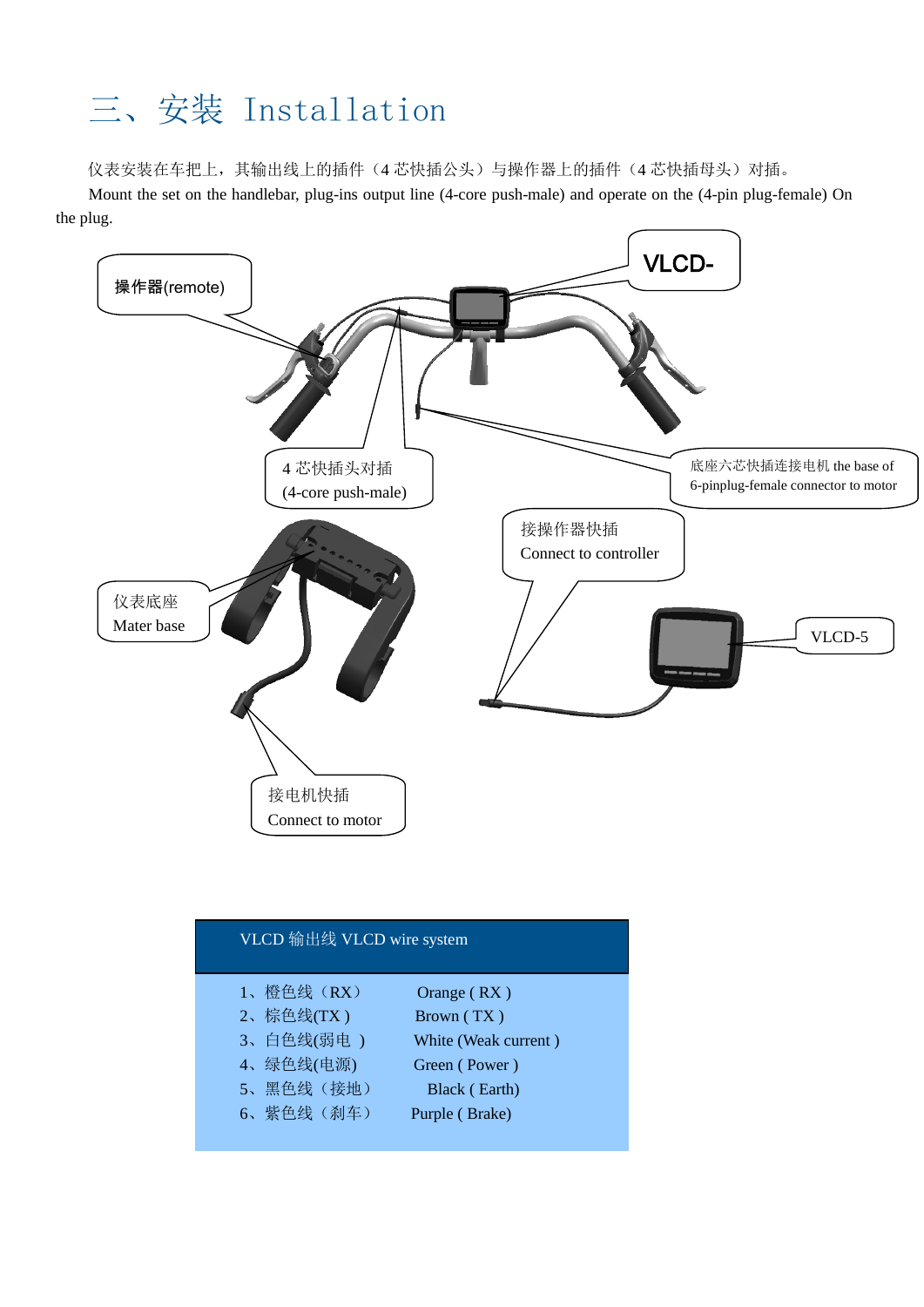# <span id="page-3-0"></span>四、功能说明 Function Description

| $4.1$ ,  | 速度显示 Speed display                                                                                        |
|----------|-----------------------------------------------------------------------------------------------------------|
|          | 显示实际骑行速度, 单位公制和英制(km/h, mile/h)可选。                                                                        |
|          | Show current speed, unit: Km/h and mile/h, be switchable.                                                 |
| 4.2.     | consumption indicator<br>电量显示                                                                             |
|          | 采用横向六段显示, 第一段 25%, 其余每段 15%电量, 最后一段闪烁表示电池已无电,                                                             |
|          | 提醒充电。                                                                                                     |
|          | Four horizontal blocks show energy of battery (each block, 25 percents of electric energy), flickering to |
| 4.3.     | remind you to charge the battery.                                                                         |
|          | 单程里程(手动复零)Trip distance(reset while power off )<br>显示单次行驶里程。                                              |
|          | Show trip distance.                                                                                       |
| 4.4.     | 累计里程 Odograph                                                                                             |
|          | 显示累计行驶里程。                                                                                                 |
|          | Show total miles.                                                                                         |
| 4.5.     | 单程计时 (Record movement time )                                                                              |
|          | 显示单次行驶时间。                                                                                                 |
|          | Record time while sensor gets signal.                                                                     |
| 4.6      | 平均速度显示 (Average speed (AVG))                                                                              |
|          | 显示单次行驶平均速度                                                                                                |
|          | Shows average speed.                                                                                      |
| 4.7.     | 助力大小选择 Power assist                                                                                       |
|          | 显示及选择电机助力大小,四档调节。                                                                                         |
|          | Show power assist.4 levels power assist adjustable.                                                       |
| 4.8      | 背光控制 Backlight                                                                                            |
|          | 亮度 2 档循环选择,开机默认背光灭(有大灯情况下,背光开时大灯同时打开)。                                                                    |
|          | Switch between 2 levels brightness, default is backlight off.                                             |
| 4.9.     | 轮径选择 wheel-diameter setting                                                                               |
|          | 切换轮径 14-30 英寸,出厂默认 26 英寸。                                                                                 |
|          | Select wheel-diameter among 14-32 inch. default is 26-inch                                                |
| 4.10.    | 速度传感器磁钢数选择                                                                                                |
|          | 选择速度传感器磁钢数,默认 1 粒磁钢                                                                                       |
|          | Select the magnetic steel number of the speed sensor, default value is 1.                                 |
| $4.11$ , | 车速单位选择 speed unit option                                                                                  |
|          | 选择 Km/h 或者 Mil/h, Km/h。                                                                                   |
| 4.12.    | Switch speed unit from Km/h or Mil/h, fault is Km/h.<br>6 公里功能 6km/h function                             |
|          | 选择 6 公里功能, 默认为 OFF                                                                                        |
|          | Select function of 6km, default is OFF.                                                                   |
| $4.13$ , | 最高限速选择 Max speed setting                                                                                  |
|          | 调整最高限速大小 15-45 Km/h,默认为 25Km/h。                                                                           |
|          | Select max speed during 15-45km/h, Default is 25Km/h.                                                     |
| 4.14.    | 助力调整选择(预留) assist ratio setting (reserved)                                                                |
|          | 选择助力比, 默认为 16. Select the ratio but default is 16                                                         |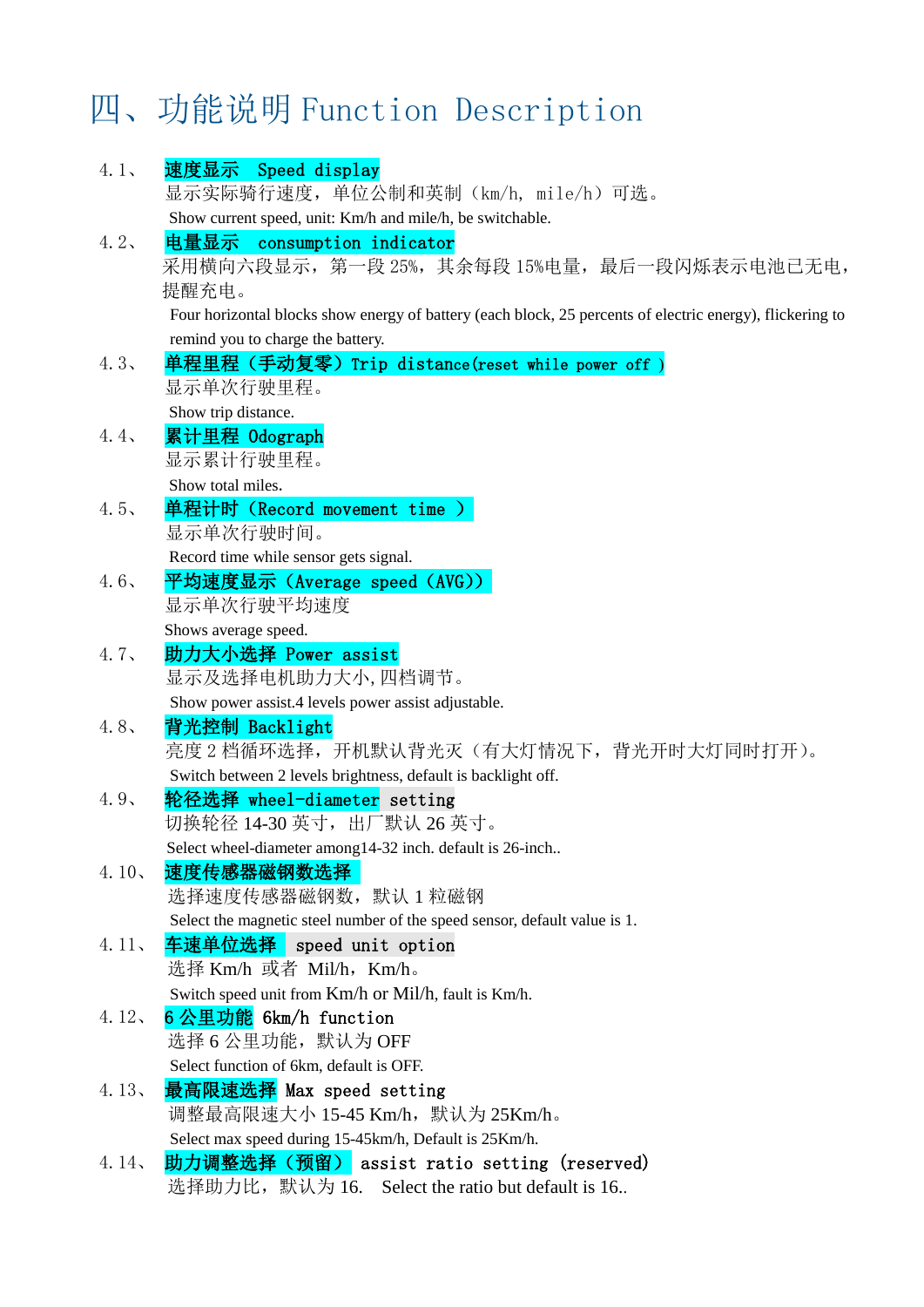| 4.15.    | 模式选择 (预留) Mode selection (reserved)                                                                       |
|----------|-----------------------------------------------------------------------------------------------------------|
|          | 选择模式, 默认为 Europe.                                                                                         |
|          | Default is Europe.                                                                                        |
|          | speed limit setting , default is ON.                                                                      |
| 4.16     | 仪表版本号 version of the manual                                                                               |
|          | 显示当前版本号为 3.7.                                                                                             |
|          | Showing the current version is $3.7$                                                                      |
|          | 4.17、 故障诊断 Diagnosis code                                                                                 |
|          | 根据故障状况, 显示诊断代码; 开机自动启动故障检测。                                                                               |
|          | The diagnosis codes will be displayed according to the failure root, The fault detection will be launched |
|          | automatically upon the equipment is switched on.                                                          |
| $4.18$ , | 力矩信号值显示                                                                                                   |
|          | Torque signal value displays.                                                                             |

4.19、 力矩信号零位显示 Initial torque signal value displays

# <span id="page-4-0"></span>五、操作流程 Operation Procedure

<span id="page-4-1"></span>5.1 按键定义 Button Definition



助力+ 助力- 模式键 电源键

<span id="page-4-2"></span>5.2 操作与设定 Operation and setting

1) 电源键 ()接一下开机,长按 2 秒关机,5 分钟不工作自动关机。

Press this button to power on the LCD display, pressing the button for 2 seconds to power off. Automatically shut off without any operations in 5 minutes.

2) 助力键 ■ 和 → 每按一次在 "OFF", "ECO", "TOUR", "SPEED", "TURBO" 5 种档位模 式切换,开机默认为"ECO"档状态。

There are 4 levels of power assist (none, low, medium, high). Press this button to adjust the power assist from low to high. Default is medium assist.

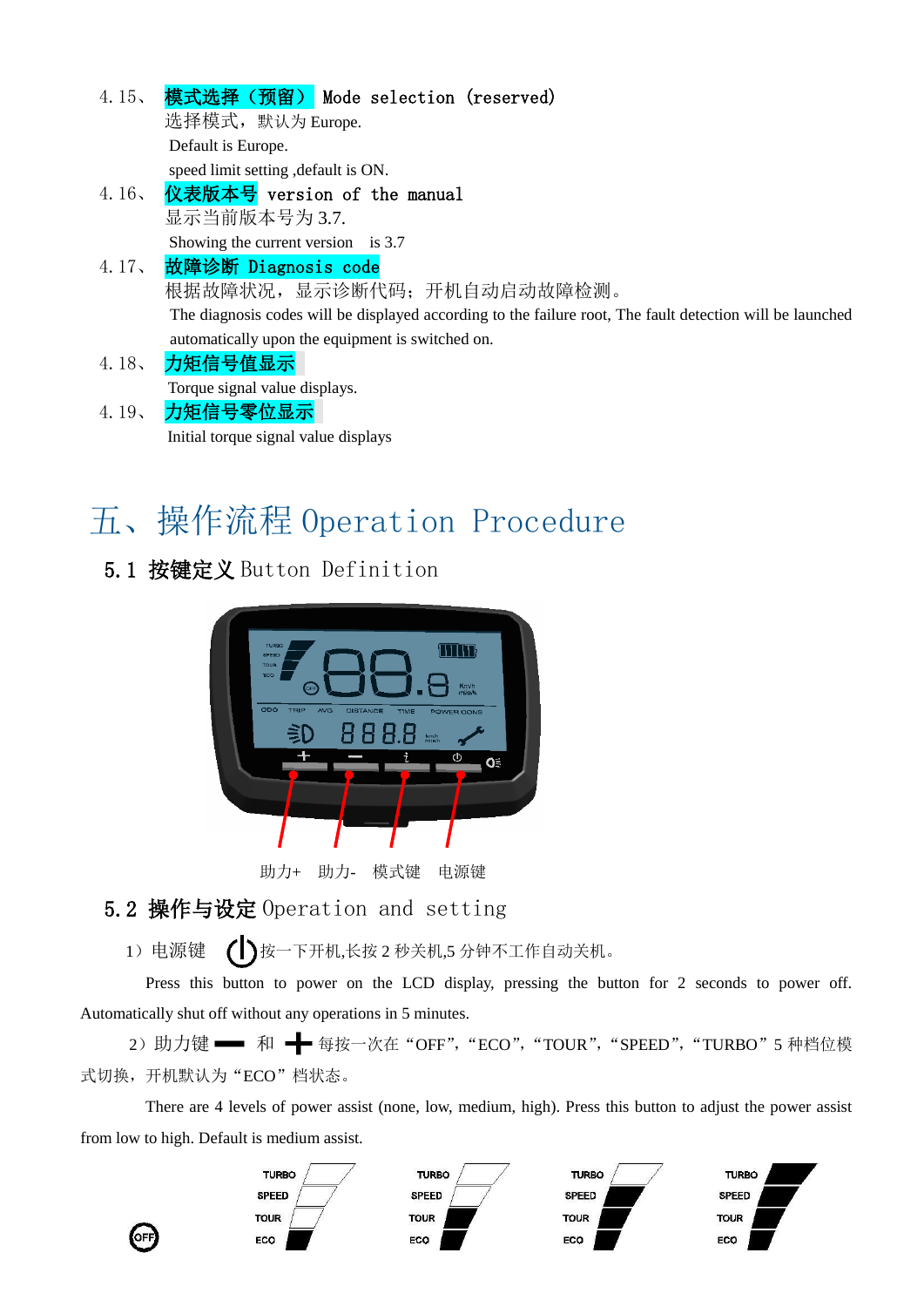$(\overline{\text{FL}}\text{th})$  (ECO) (TOUR) (SPEED) (TURBO) None Minimum Medium Max

3) 模式选择键 之 每按一次在总里程"ODO"显示,单次里程"TRIP"显示,平均速度"AVG", 单程时间"TIME"显示,这些项目中循环切换,开机默认为"ODO"显示。

 There are 4 levels of mode (odometer, trip distance, average speed, one way time).Press this button to adjust the mode. Default is odometer.

> ◆ 总里程 Odometer(ODO) ——————→ 单次里程 Trip distance(TRIP) - 单程时间 One way time(TIME) <  $\leftarrow$  平均速度 Average speed(AVG) ◆

### <span id="page-5-0"></span>5.3 普通功能及显示 Basic functions

### 背光控制 Backlight

使用( ) 键在已开机的情况下, 按一下背光灯亮, 再按一下背光灯灭, 再按一下背光灯亮。依此切换背 光状态。

Use the  $\binom{n}{k}$  button switch background lighting under switching on state.

#### 总里程数显示 Odograph (ODO)

总里程状态下,同时按 ━━ 键和━━ 键和( ┃ ) 键 10 秒钟,总里程清零。 Under the condition of in odometer, press the three bu $\blacksquare$   $\blacksquare$   $\blacksquare$  simultaneously for 10s to reset ODO.

 $ODO$ 

8888…

总里程 Odometer

## 单次里程数显示 Trip distance(TRIP)

在单次里程状态下按住 之 键 2 秒, 计数清零的同时单次时间也清零。 In the trip distance state, press the  $\dot{\mathbf{\ell}}$  button for 2s, Reset counter and time.

**TRIP** 



单次里程 Trip distance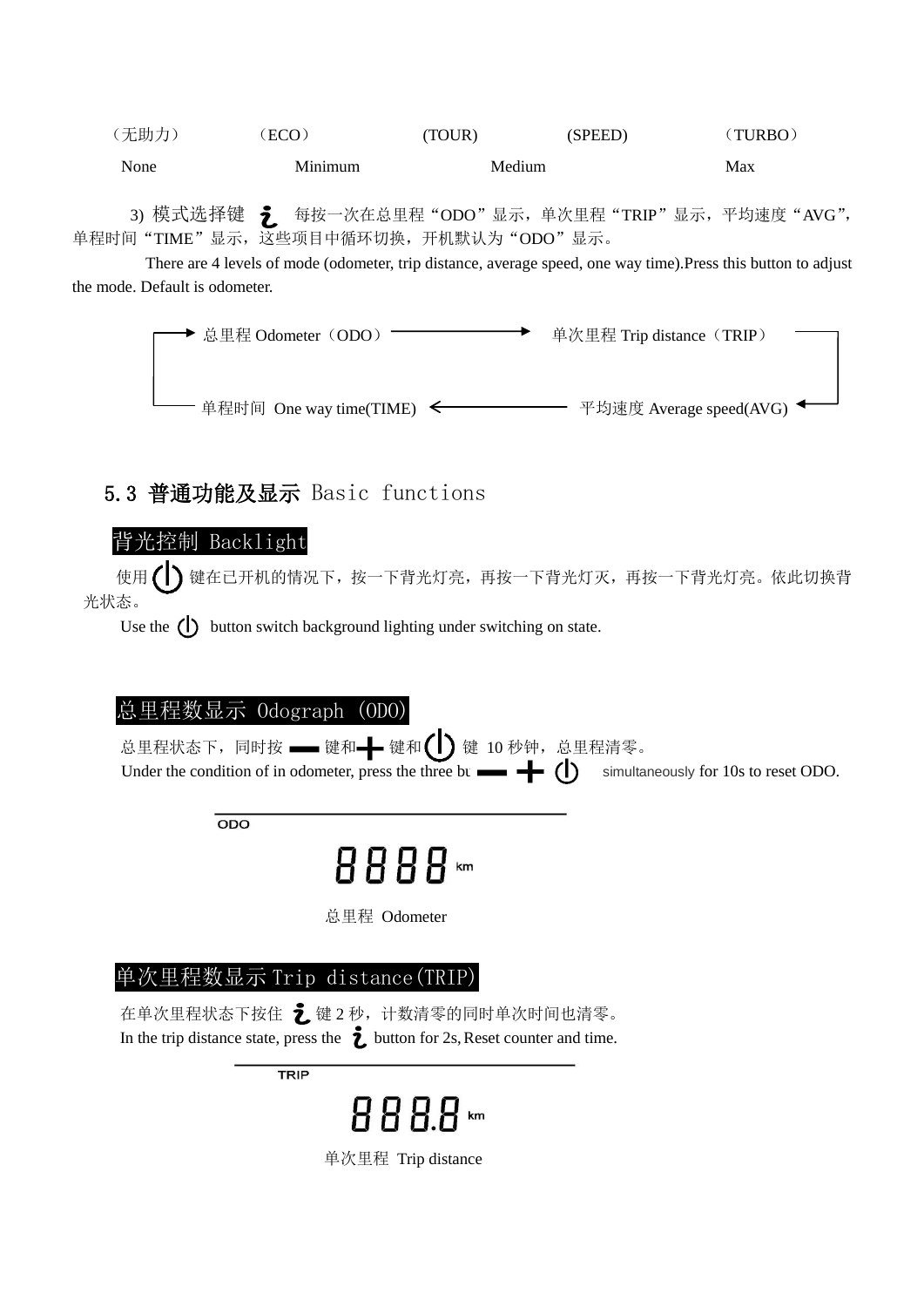#### 平均速度显示 Average speed (AVG)

显示本次行程的平均速度。速度解析度为 0.1km/h , 满量程 99.9km./h 或 mil/h.

Show average speed (average speed=trip distance / movement time), speed resolution is 0.1km/h (mil/h), full range is 99 km/h or 99.9mil/h.

**AVG** 



### 单程时间显示 Movement time (TIME)

对应单次里程所需的时间。 Required time for a single mileage.

**TIME** 

888 h

单程时间画面 Mileage time

### 故障代码显示 Show diagnostic code

显示故障诊断代码,判断故障原因。一旦控制器有故障会在仪表速度栏显示当前故障代码。

Show diagnostic code .Easy to detect the failure. Once the controller encounters an error, the related code will occur on the speed bar of the panel.



诊断代码显示画面 Diagnostic code

## <span id="page-6-0"></span>5.4 隐藏功能及显示 Hidden function and show

进入隐藏功能: 开机界面(注:一定要在总里程界面下时),同时按 ( ) 之两个按键 3 秒, 显示上述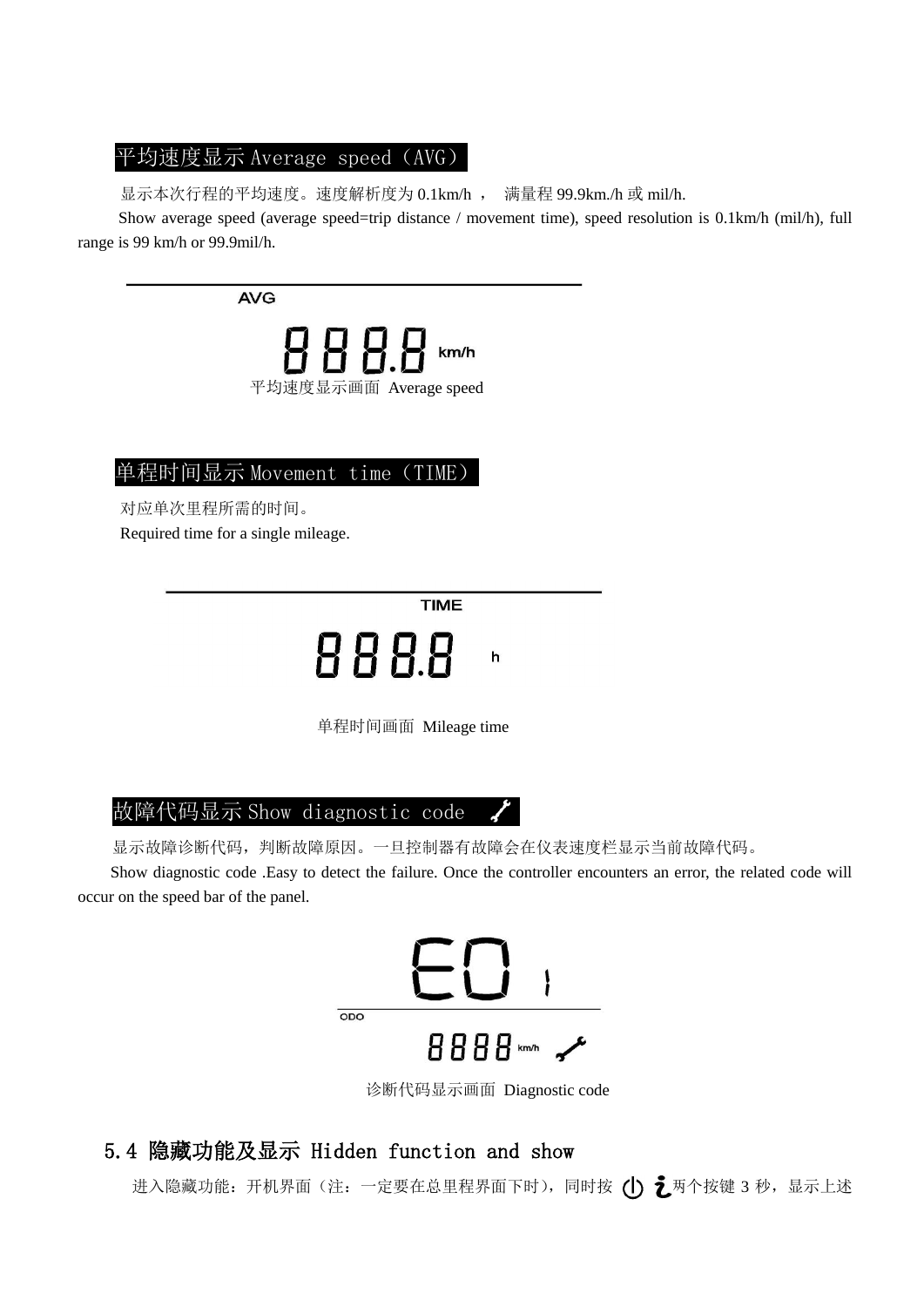所有普通功能外加 7 个隐藏功能。

To show the hidden function, you should press these two buttons  $\bigoplus$  imultaneously for 3 seconds on startup screen, then all the items (including normal functions and special functions) show up.

模式选择键 *L* 每按一次在总里程"ODO"显示、单次里程"TRIP"显示、平均速度"AVG"、单 程时间"TIME"显示、轮径选择"d1"、车速传感器磁钢数选择"cc"、车速单位选择"km/h (mile/h)"、6 公 里功能"6.0km/h"、最高限速选择"SD"、助力调整选择"A"、模式选择"M"、版本号"3.7",这些项目中循 环一次(注意:只是循环一次,第二次将恢复常规模式)开机默认为"ODO"显示。

There are 11 levels of mode (odometer, trip distance, average speed, one way time, wheel diameter selection, magnetic steel number selection, speed units selection, 6/Km/h function selection, top speed selection, power adjustment selection, [mode](app:ds:mode) [selection\)](app:ds:selection). Default is odometer. (Tip: Just for a single time, the second will resume normal menu.)



### 轮径选择 Wheel diameter selection(d1)

使用 之 键进入轮径选择状态后, 使用助力 –– 或 –– 键进行调节。轮径数字将在 14-32 寸之中由小到 大循环变化。初始值为 26。

Use the  $\bar{z}$  button to enter the speed units interface, press  $\frac{1}{z}$  or  $\frac{1}{z}$  button to switch amongst 14-32 inch. Default is 26.



# 8 S N N

轮径选择画面 Wheel diameter selection

#### 速度传感器磁钢数选择:

 使用 键进入磁钢数选择界面,按 或 键在数字 1-12 间切换选择。默认为数字 1。 1 代表 1 粒磁钢。1-12 的数字代表车轮每转 1 圈,输出的脉冲信号个数

Use the  $\sum$  button to enter the magnetic steel number selection, press  $\rightarrow$  or  $\rightarrow$  button to switch amongst 1-12. Default is 1.The digital represents the qty of pulse signal output from one round of the wheel.







1 代表 1 粒磁钢数 2 1 2 代表 2 粒磁钢 (车轮每转 1 圈输出一个信号) (车轮每转 1 圈输出 2 个信号) 磁钢数选择画面 Magnetic steel number selection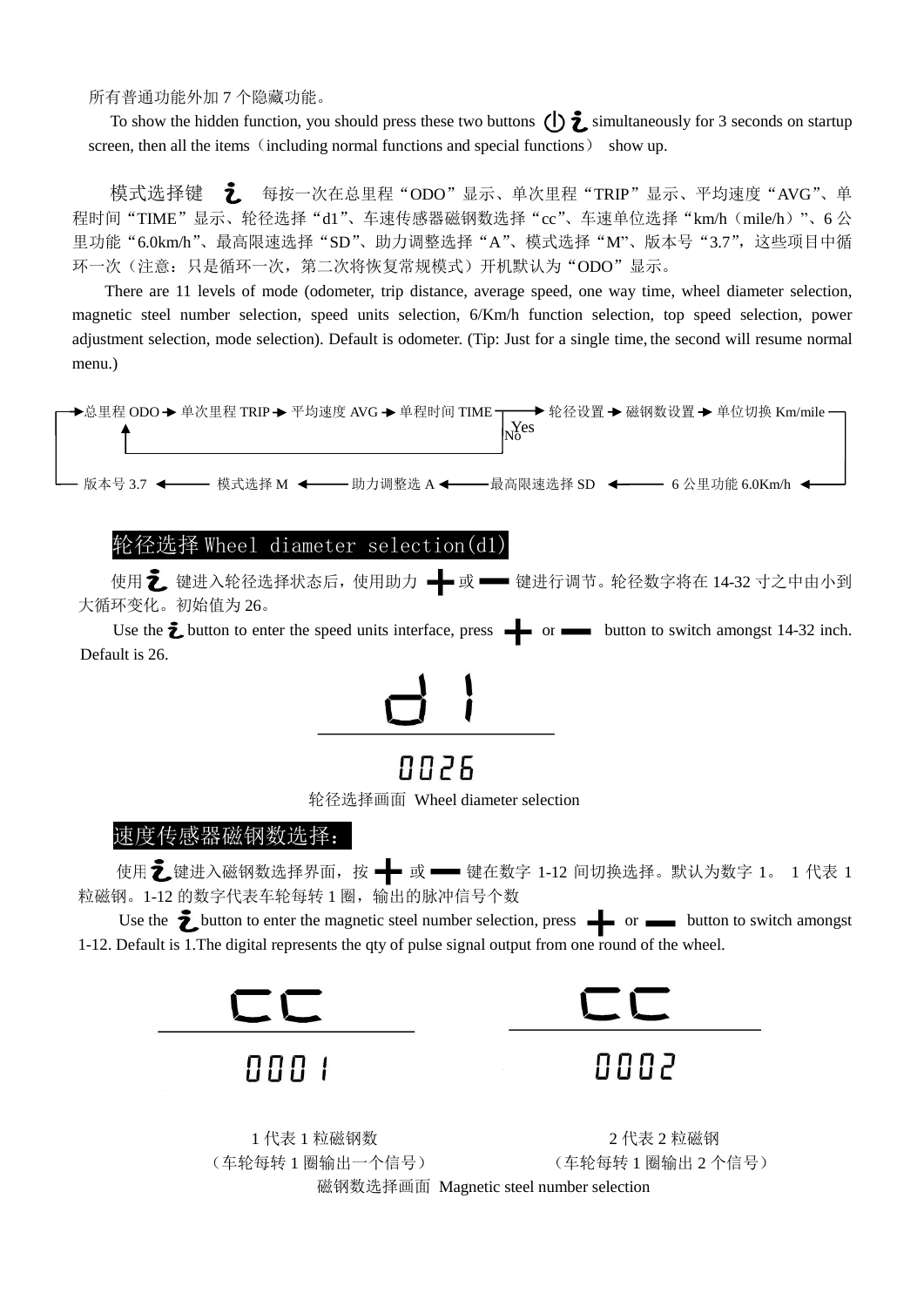#### 车速单位选择:Speed units selection(km/h mil/h)

使用 之 键进入车速单位选择界面, 按 – 错在两种单位间切换选择。默认单位为 km/h。

Use the  $\ddot{\bullet}$  button to enter the speed units interface, press  $\bullet$  button to switch between km/h and mil/h. Default is Km/h.



速度单位调节画面 Speed units interface

 $6$  公里功能: 6km/h

使用 之 键进入 6 公里选择界面, ← 按键在 ON/OFF 两种界面切换 。 默认 OFF。

选择 ON, 在非空档状态下长按 ■■ 键电机进入 6Km/h 模式, 按键松下退出 6Km/h 模式。

Use the  $\sum$  button to enter the 6/Km/h function selection, press  $\longrightarrow$  buttons to switch between ON/OFF. Default is OFF. Kept press **button 3s** in the neutral, enter the 6Km/h rotation motor, when selecting the open.



6/km/h 功能选择画面 6/Km/h function selection

#### 最高限速选择 SD

使用 之 建进入最高限速 SD 界面, 按 ━━ 或者 ━━ 键在 15-27 数字之间选择 。默认数字为 25。 Use the  $\overline{\mathbf{z}}$  button to enter the speed limit selection, press  $\overline{\mathbf{z}}$  or  $\overline{\mathbf{z}}$  buttons to switch amongst 15-27.Default is 25.



最高限速选择画面 Speed limit selection

#### 助力调整选择 A (预留)

使用 乙 键进入助力调整 A 选择界面,按 ━━ 或者 ━━ 键在 0-32 数字之间选择。默认数字为 16。 (此功能暂未实现,是为下一代功能做预留。)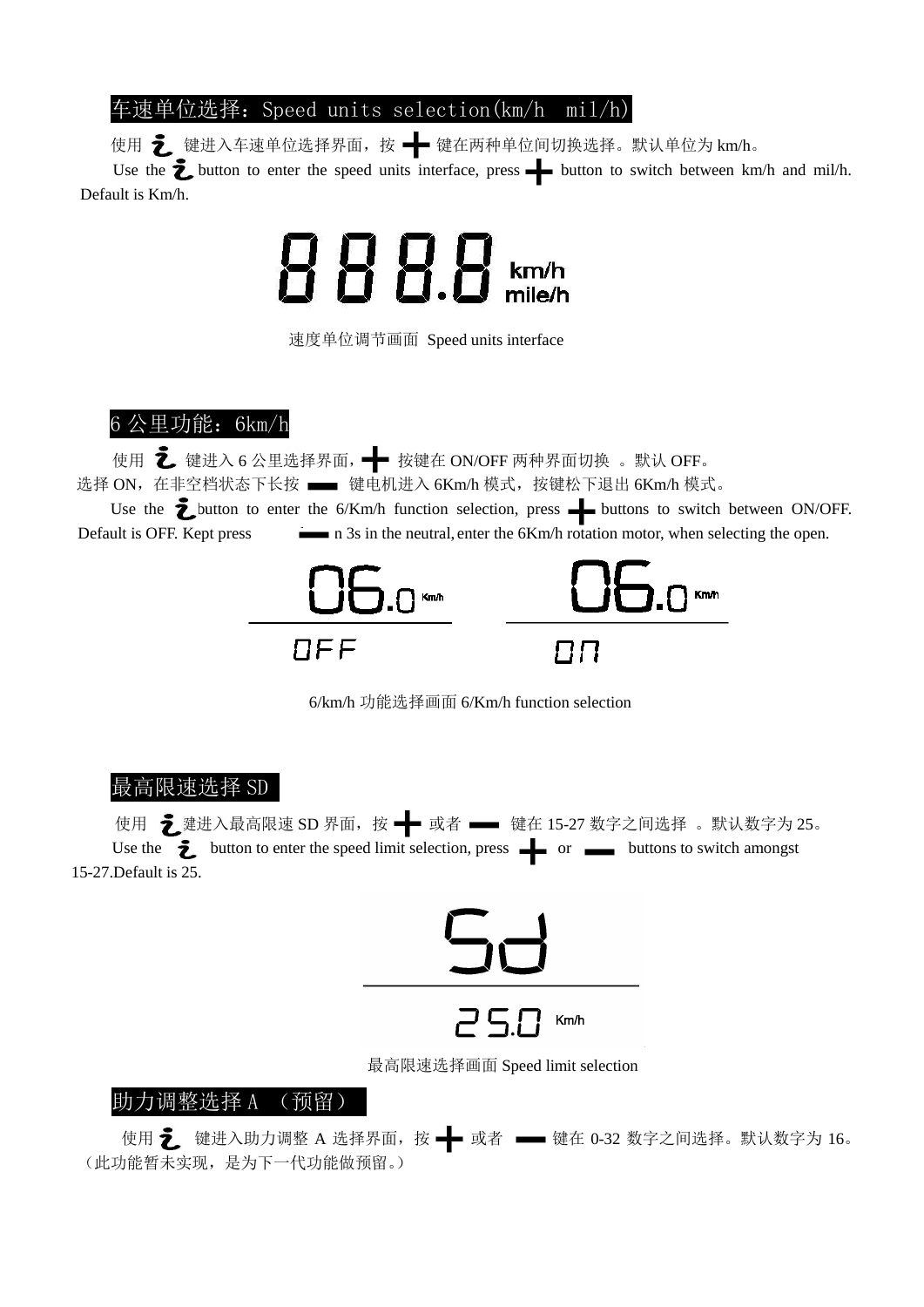Use the  $\ddot{\mathbf{\Sigma}}$  button to enter the power adjustment submenu, press  $\bullet$  or  $\bullet$  buttons to switch amongst 6-35. Default is 25.



助力调整选择画面 Power adjustment selection

#### 模式选择 M (预留)

使用 之 建进入模式选择 M 界面, 按 - 雷键在 Japan 和 Europe 之间选择 。默认为 Europe. (此功能 暂未实现,是为下一代功能做预留。)

Use the  $\bar{z}$  button to enter the mold submenu, press  $+$  button to switch between Japan and Europe. Default is Europe.



<span id="page-9-0"></span>仪表版本号 3.7

使用 之键进入版本界面,显示仪表当前版本为 3.7。 Use the  $\ddot{\mathbf{\Sigma}}$  button to show the current version is 3.7.



仪表版本号画面 version interface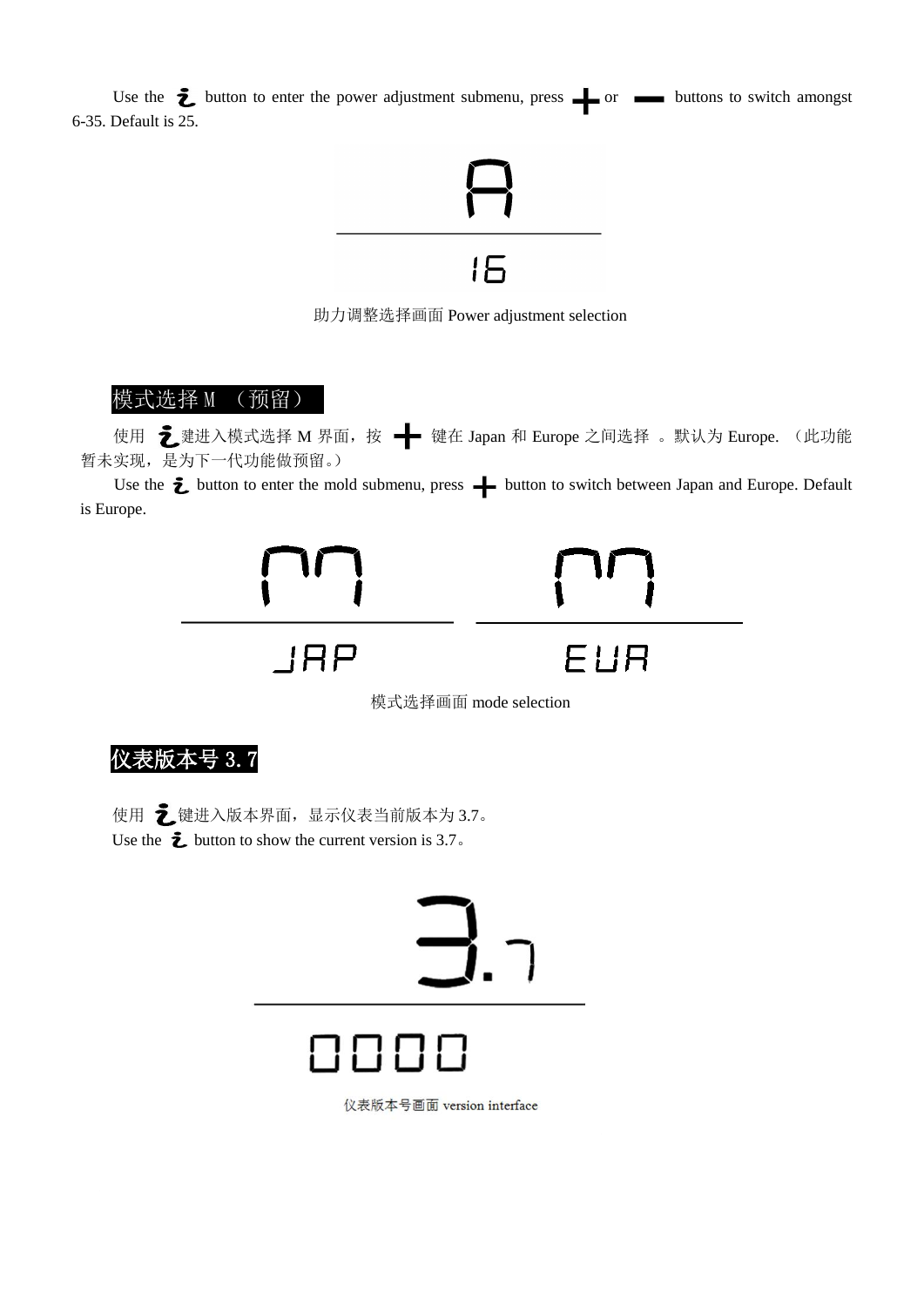### 5.5 故障代码 Failure code

根据故障状况,显示诊断代码。开机自动启动故障检测。

According to the failure condition, the diagnosis codes will be displayed. The fault detection will be launched automatically when rotating the handle and it will stop when the handle is reset.

| <b>ERR-02</b> | 电机 HALL 故障或电机线短路                               |
|---------------|------------------------------------------------|
|               | (Motor hall fault or motor short circuit)      |
| <b>ERR-03</b> | 控制器故障(Controller failure)                      |
| <b>ERR-04</b> | 转把故障(throttle fault)                           |
| <b>ERR-08</b> | 电池低压警示(Low energy alarm)                       |
| <b>ERR-06</b> | 倒刹电机系统中 ,脚踩脚蹬开机;( 力矩信号不对转                      |
|               | 动电机时) Turn on the motor with cyclist's feet on |
|               | the pedal for coaster brake version            |

## 5.6 力矩信号值显示 Torque signal value display

在总里程 ODO 界面下,同时按(I) し这两个按键 10 秒, 选择键 し每按一次在总里程"ODO" 显示,单次里程"TRIP"显示,平均速度"AVG"显示,单程时间"TIME"显示,力矩信号值显 示"TE"显示,力矩信号零位"TE1"显示, 在这些项目中循环一次,第二次将恢复常规模式。

使用 え 键进入力矩信号值显示"TE"界面,再按 ♬ 键显示"扭力信号零位",此功能为售 后服务检测使用。

Press ()  $\hat{i}$  buttons simultaneous for 10 seconds under ODO menu, then only pre $\hat{i}$  to show "ODO", "TRIP", "AVG", "TIME" , "TE" and "TE1" respectively and circularly.

Under submenu "TE", press  $\sum$  again, it shows initial torque value, which is for service inspection use only.

→总里程 Odometer (ODO) →→ 单次里程 Trip distance (TRIP) →→ 平均速度 Average speed(AVG) -

- 力矩信号零位显示 (TE1)←—— 从力矩信号值显示 (TE) ←—— 单程时间 One way time(TIME) ←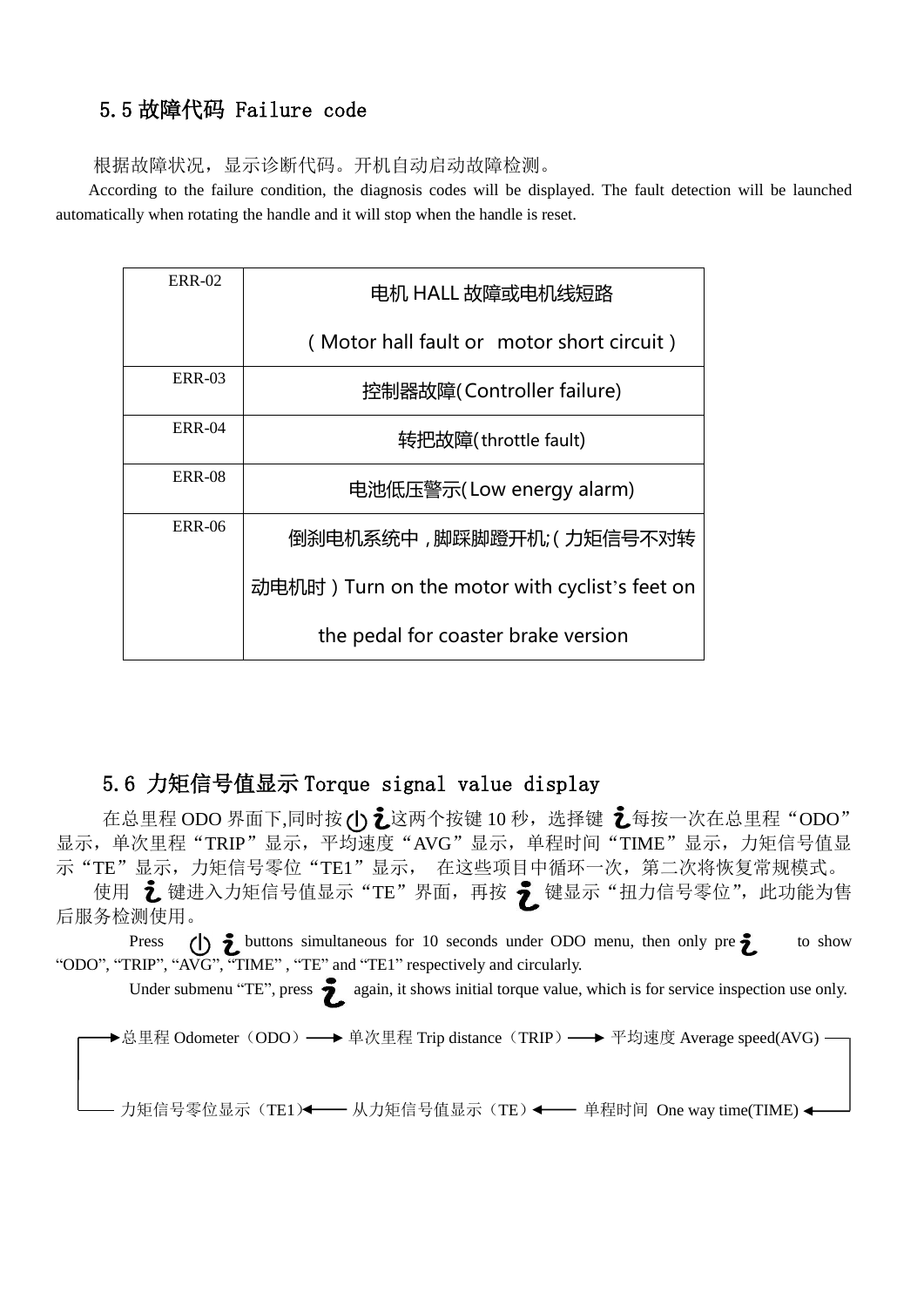

力矩信号值显示 Torque signal value display

## 5.7 力矩信号零位显示(Initial value for torque signal display)

使用 • 键进入力矩信号零位显示"TE1"界面, 此功能为售后服务检测使用。

Under submenu "TE1", press  $\sum$  again, it shows initial torque value, which is for service inspection use only



力矩信号零位显示(Initial value for torque signal display)